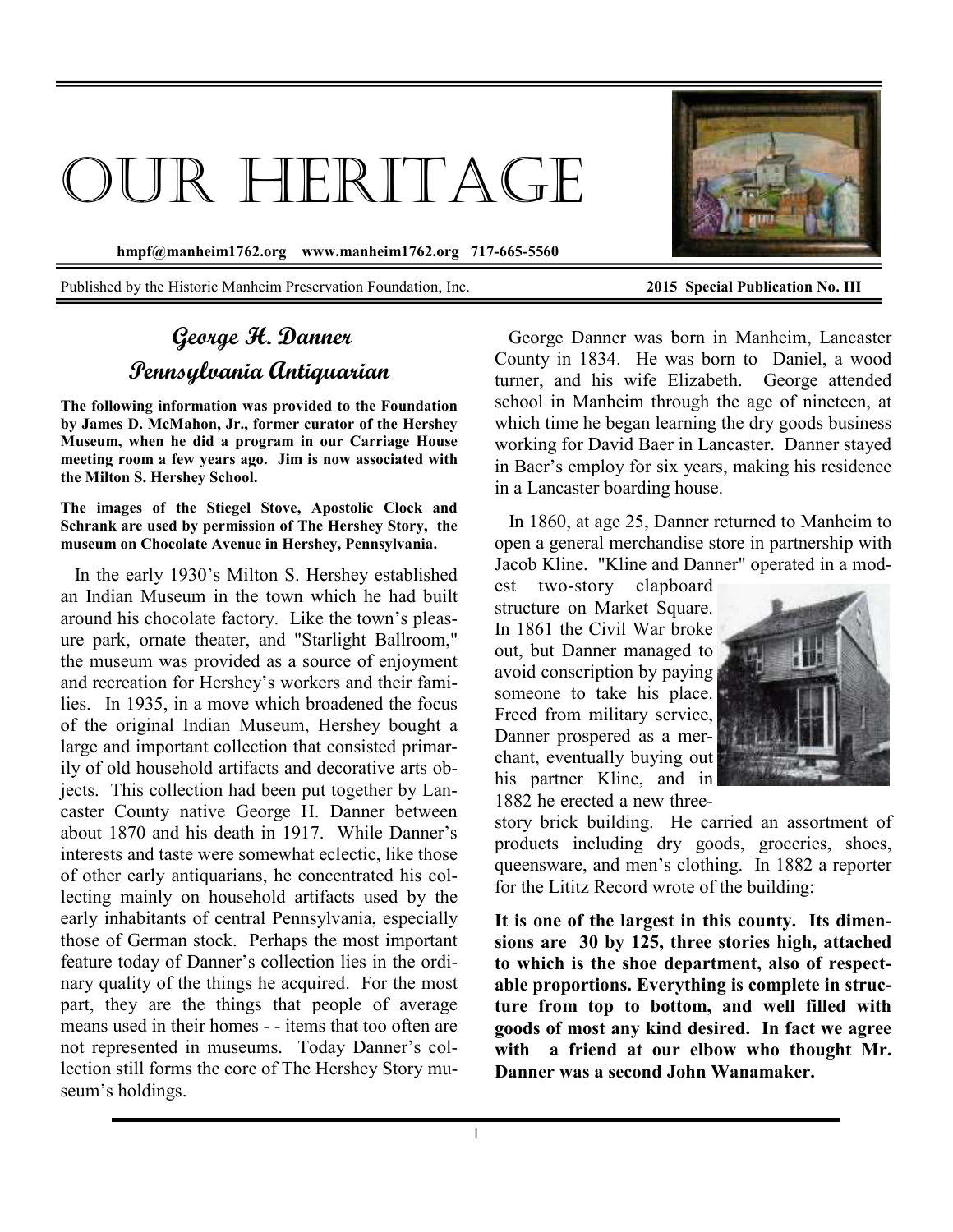**The bookkeepers' department is nicely arranged along the side, enclosed with plate glass. The counters and shelves are of handsomely ornamented wood; the front receives its daylight through the immense glass front of either side of the entrance, while the rear is furnished with skylights. At night no less than forty lights illume the place with gas. On the second floor front is the carpet and oilcloth room, and in the rear is the clerks' sleeping department.** 

 Danner employed several clerks, including his brother Aaron, to run the store. It was the clerks, in fact, who attended to everyday business while Danner kept a watchful eye on them. Every morning in his swallow-tail coat he would come in and settle into a chair by a round radiator in the middle of the store. There he spent the day, observing all comings and goings, issuing orders and corrections to the clerks, and chatting in Pennsylvania Dutch with his customers.

 Danner's store continued to be profitable. He also became involved in other business ventures, helping to organize, and investing in, the United States Asbestos Company, Manheim Water Company, Manheim Manufacturing and Belting Company, and Manheim and Keystone National Banks, among others. He also acquired land holding in Seattle, Washington. Profits from his store, investment income, and money acquired through his marriage to Serena G. Weidler in 1867 made Danner a wealthy man.

 In 1891 Danner enlarged his store, including in his addition a complete floor designed specifically to house his growing collection of antiques, relics, and

curios. He prized his "relics," as he called them, so much that the new room was made fire-proof, and he installed an elevator to move things in and out, although visitors still had to climb two long flights of stairs to see them.



 Just how and when Danner began collecting in a big way is still not certain. One story has it that he picked up his first objects from the fields at Gettysburg shortly after the battle. His obituary in the Manheim Sentinel and Lancaster County Advertiser, however, described his collecting and collection as follows:

**In 1876 Mr. Danner began the collection of antiques. He conceived the idea from a corner china closet which his mother had filled with old dishes. He filled several similar closets. Then he arranged his collection in a small room, and later in a larger room, and so on until at present it fills a room 125 feet long by 19 feet wide, and yet there is not sufficient room. His collection consists of antiques of all descriptions including furniture, dishes, clocks, stoves, musical instruments, carved and ornamental wood, in fact all things that are rare and valuable. People of prominence from all parts of the country have visited and admired this wonderful collection. Mr. Danner collection of antiques is said to be the finest individual collection in the country. Men of authority have placed values on this collection ranging from \$50,000 to \$200,000.** 

 During a period in which dramatic technological changes were taking place, George Danner had the vision to preserve things from an earlier era that many people thought of as out-of-fashion or behindthe-times. History held a special fascination for him. His purpose, the Philadelphia Inquirer reported in 1895, was "to awaken an interest in local history in the hearts of coming generations." He started his collection by saving family things that were handed down to him by his parents. And he never failed to tell his visitors about those family associations:

"**Yes,**" **he told the Lititz Record,** "**and here is mother's spinning wheel and reel, and here is her rocking chair, and the settee, and that was her bureau, as well as all the chairs in this room, and that bedstead and bedding over there in the corner was hers and that hat lying on the bed was father's.**"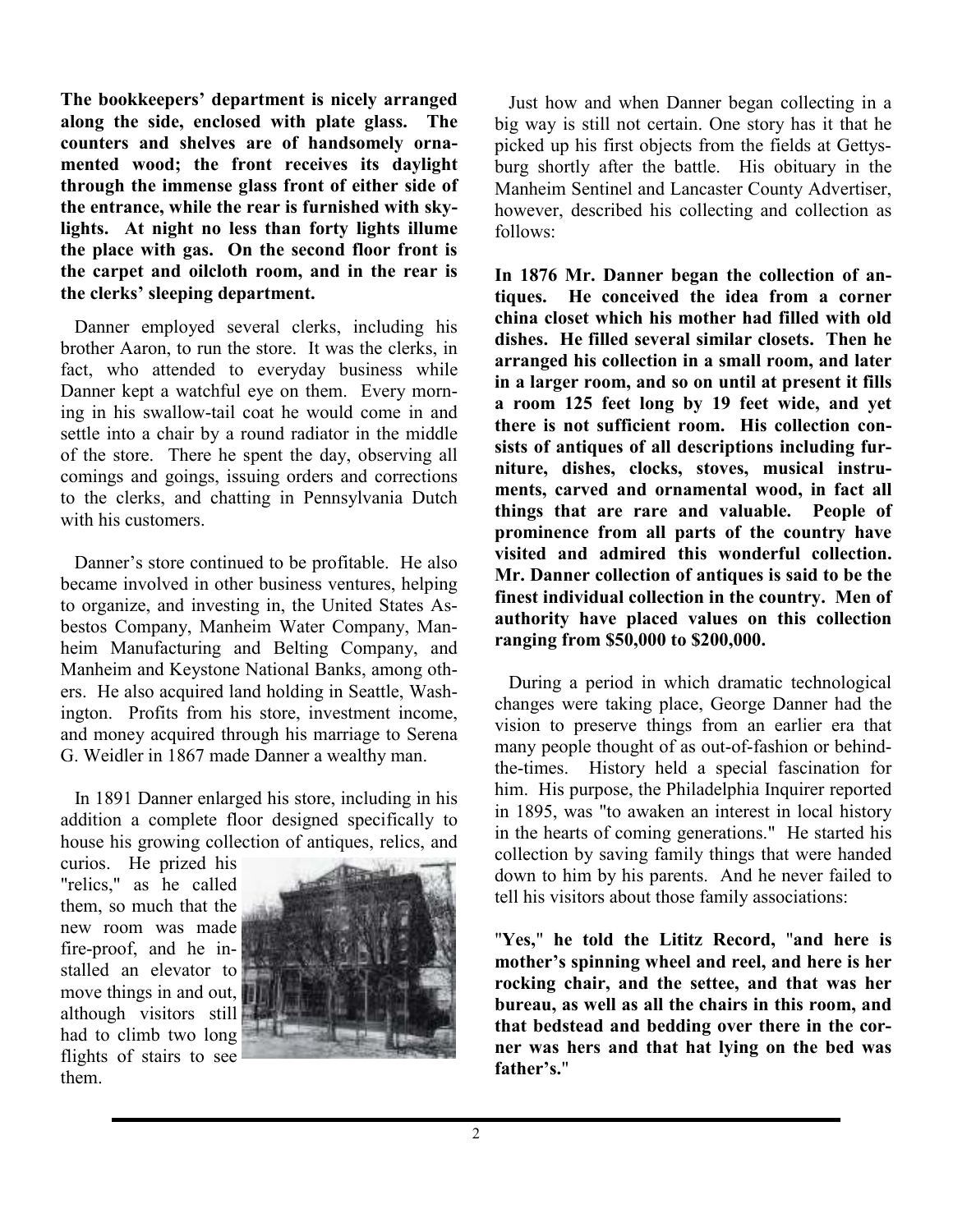Much of the richness associated with Danner's collection today can be attributed to the information he provided about the owners and origins of his artifacts. Many items that belonged to Danner's parents, and some that were used by other members of his family, including his grandparents, are well documented. Danner attached hand-written labels to some objects, and many others incorporate inscriptions into their fabric. A coverlet made by Manheim weaver John Brosey, for example, contains in its border the name E. Danner, referring to George's mother Elizabeth. A globe is inscribed "FREDERICK DANNER, MANHEIM, August 1834" within a heart-shaped border. Frederick, George's uncle and a minister and schoolteacher, drew the geographical features on the wooden globe turned by his brother Daniel. "A. Danner," George's grandfather Adam, owned the fire bucket that is so inscribed. The Danner family is well documented by the household possessions, clothing, personal books, and business and personal papers now owned by The Hershey Story Museum. These things provide extraordinary insight into the lives of some very ordinary people.

 To the family objects which formed the nucleus of his early collection, George Danner added many things of local interest and importance. Of special fascination, not only to Danner but to subsequent generations as well, were things associated with Henry William Stiegel. A reporter for the Columbia Daily News wrote of his visit to Danner's museum in 1889,

### **The first object of attention was the old ten-plate stove made for Baron Stiegel in 1769. Although**

**the plates were cast in coverless molds the designs are distinct and the letters read clearly:**  "**H. W. Stiegel, Elizabeth Furnace 1769.**" **A grist mill and a hunting scene are also depicted. The stove has been quite a traveler since it left Manheim, visiting Mt. Hope and Philadelphia and returning to Manheim only about a week ago.** 



**The ring of a silver bell is not more clear and beautiful than that of three glass finger bowls made by this same great baron in the first glass works of America located at this place, and whereon hung both fame and poverty for the enterprising nobleman.** 

 Popular interest in Stiegel items has always been as much, if not more, the result of his reputed eccentricities and lavish living as it was due to the beauty of the objects themselves.

Perhaps Danner's greatest love - - certainly his largest single collection - - was ceramics. He collected English ceramics especially avidly, particularly hand-painted creamware and pearlware, and transfer-printed Staffordshire wares. Danner corresponded with, bought from, and traded with a number of other ceramics collectors, including Edwin Atlee Barber, whose important collection went to the Philadelphia Museum of Art. By the time Milton Hershey bought Danner's museum, the ceramics collection numbered over 2,000 items and represented a broad range of English wares made for export. The Philadelphia Inquirer correspondent who visited Danner in 1895 was impressed by what he saw:

## **The largest collection by far is the glassware and china. This is arranged everywhere on the walls, forming Mr. Danner's initials, stars, and other fanciful patterns, and on dozens of tables.**

 Remarkable, the images formed by plates and soup bowls hanging on the wall can still be seen. The third floor of Danner's store, where he had his museum, has remained virtually untouched since the contents were removed to Hershey in 1935. As a result, dark shadows on the walls still show where plates, pictures, and "relics" were hung.

 Danner's museum contained a broad range of objects aptly described as "relics" and "curios." Before the advent of television, radio, and movies, museum displays of curiosities, rarities, and oddities were a source of entertainment as well as education. Danner's curio collection included a large case full of stuffed birds, minerals, shells, animal horns, and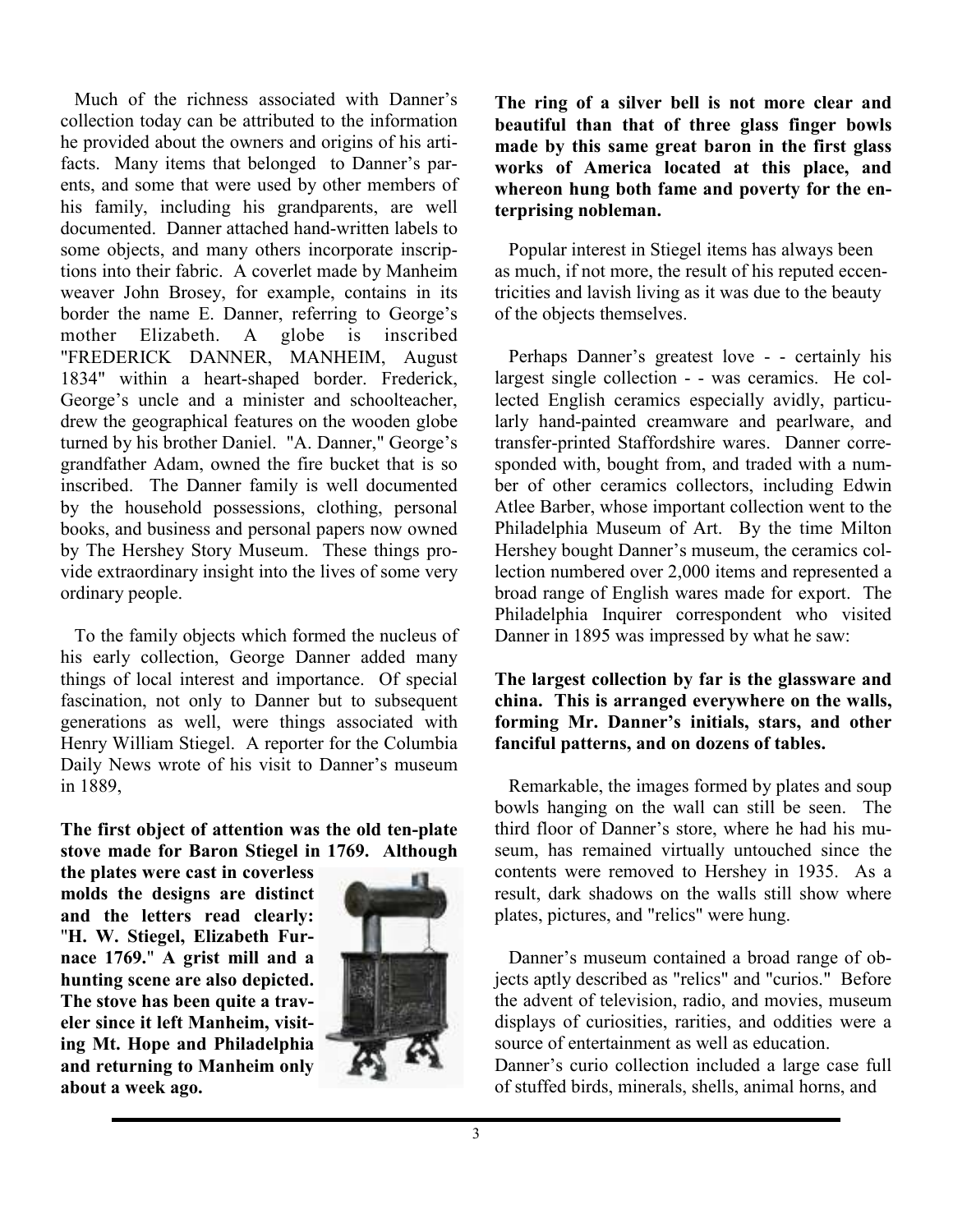eggs; Indian artifacts; and things associated with great people and events. A Harrisburg resident

wrote to Danner in 1899, "Dear Sir, Understanding that you appreciate "Curios" or relics it gives me pleasure to enclose you a wooden nutmeg made from the "Charter Oak" of Connecticut, together with a voucher thereof." Danner also had on display a block of wood taken from Old Ironsides. Unquestionably the greatest curio of all was the famed "Apostolic Clock," which every hour put on a show depicting Christ blessing his Apostles, along with other symbolic and religious figures. The clock was given to Danner, so the story goes, by its maker, John Fiester. Danner apparently cared for Fiester during a period of illness, and Fiester gave Danner the monumental clock out of gratitude.



 Danner's collecting took him beyond his family and beyond Manheim, throughout central and southeastern Pennsylvania, occasionally even out-of-state. The Manheim Sun reported in 1891 that Danner had recently purchased from a woman in Chicago a table "upon which General Lafayette took his meals during his visit to Baltimore in 1824." Danner also bought things for his museum at two world's fairs; the Centennal Exposition at Philadelphia in 1876 and the Alaska-Yukon-Pacific Exposition in Seattle 1909. He purchased primarily souvenirs.

 Danner developed quite a reputation as a collector of things old and antiquated. He regularly received letters offering to sell or donate what many people were anxious to get rid of. Danner himself was active in seeking out appropriate old things, making regular forays into the countryside. After Danner's death, his former clerk John Gish recalled the story of how Danner found an eighteenth-century schrank:

**The large wardrobe with the legend** "**1768 P H W** 

**S P**" **and very beautifully inlaid, and with rat tail hinges was discovered by Mr. Danner in the barn of a Mr. Shriner at Lexington three mile north of Lititz. It was whitewashed and being used as a harness closet. Mr. Danner scraped the whitewash away at several places and discovered it to be a solid wal-**



**nut cabinet, and upon purchasing it he had it refinished as it is today.** 

 Danner was notorious for a favorite method of acquiring the china he prized so highly. To the unsuspecting owner of an old lusterware tea set he might say, "Why, that china is old - - you'd like some nice new china, wouldn't you?" And he would immediately offer to replace the luster with brand new, plain white queensware. Danner is still remembered today for his wily, even conniving attempts to acquire things for his collection.

 Danner's museum, also known as his "Relic Rooms," was open to the public every Thursday. Admission was free, although Danner maintained a collection box labeled "Benevolence." He or one of his clerks guided visitors through the museum, taking "great pains to impart the interesting data concerning the various objects." During his lifetime thousands of people came to see his collection. Most were from central Pennsylvania, but a significant number came from outside the state. Danner's obituary reported on the museum's popularity:

**The museum was distinctly one of the points of interest in Lancaster County, and many thousands of Lancastrians and visitors to the Garden Spot were taken through it by the gracious courtesy of its owner. Nothing gave him greater pleasure. Even hundreds of distinguished foreigners visiting at various times in this locality have registered their names in the big book of record he kept, while pilgrimages by schools were frequent.**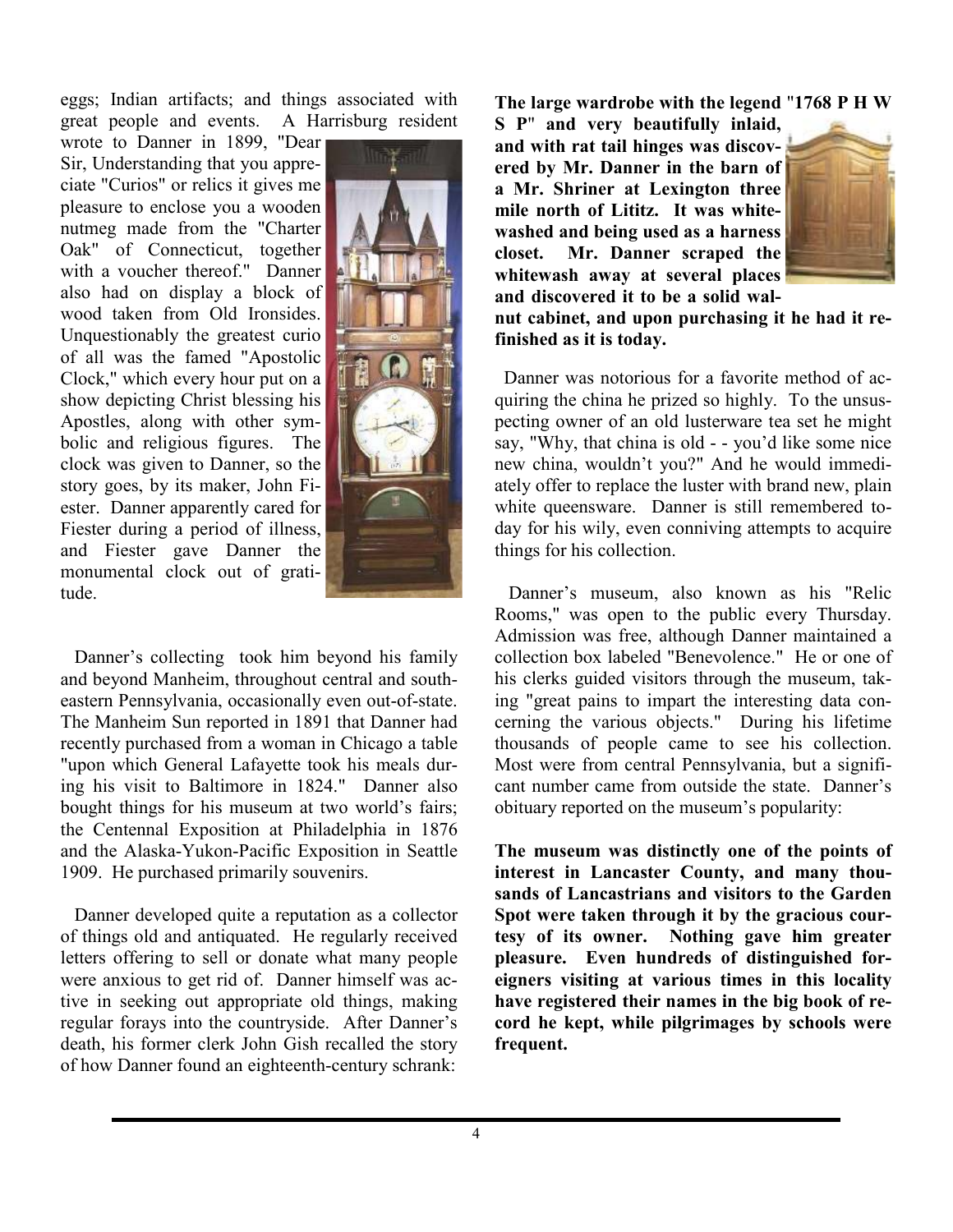George Danner died in 1917, predeceased by his wife, and without children. His will instructed the executors to make the following provisions for the museum:

**My collection of antiques, old dishes, and curios in the fireproof room on the third story of the store building, shall not be sold, but shall be retained by my Executors . . . as a museum for the instruction and amusement of the public. My Executors . . . shall appoint an honest and upright person . . . to open the museum every Thursday during nine months of the year and take visitors through the room, but no children under six years of age shall be permitted, as they are too young to appreciate it. The room shall be closed to visitors during the months of July, August and September of each year, during which time the room and contents shall be thoroughly cleaned by the superintendent. Everything in the room shall be kept intact as it now is . . . . If friends at any time desire to contribute any rare curios to the museum, the superintendent shall receive them with thanks and shall carefully label them.** 

 The museum had given pleasure to many visitors during Danner's lifetime, and he hoped to guarantee that it would continue unchanged after he died. But Danner had another, conflicting goal: he wanted to establish a home for the elderly poor of Manheim. To that end, he instructed his executors to build the "Danner Home," as it was to be called, when the income generated by his estate grew to \$20,000. The "Home" would be built next to the house where Danner grew up, and would be furnished with Danner's household possessions.

 One year before his death, Danner modified his will. He was concerned that his estate might not produce \$20,000 in accumulated income, so he directed his executors to see how much money accrued after 20 years. If they had only \$10,000 they were to go ahead and construct a less expensive building. And as a last resort, if it were the only way to finance the "Home," they were to sell Danner's museum.

 In 1935, still lacking sufficient funds to build the "Danner Home" the executors of Danner's estate decided that they would have to sell the museum. Milton Hershey, perhaps through his family relationship to Danner's business partner and executor, Monroe M. Pfautz, learned that the collection was for sale and offered to buy it for \$50,000. Three years later the Danner collection was on view in the former Ice Palace at Hershey, newly remodeled as the Hershey Museum.

 Danner's place in the story of early collecting and antiquarianism remains to be explored. Certainly he was among the very earliest Pennsylvanians to develop an interest in preserving old artifacts. Edwin Atlee Barber, the ceramics collector and scholar, was a contemporary of Danner. He served on the staff of the Philadelphia Museum of Art from 1892 until his death in 1916. Henry Chapman Mercer helped to establish the Bucks County Historical Society in 1880, and avidly collected things that would "illustrate the daily of a people at a given time" in the early part of this century. The efforts of these and other early collectors merit comparison and further study.

**The following appeared in the August 29, 1889 issue of The Manheim Sun newspaper:** 

#### **ANOTHER RELIC**

 **Mr. M. N. Brubaker has presented to Geo. H. Danner an old relic, which is of historical interest. It is a printed form of a petition from H. W. Stiegel, the founder of Manheim to be released from prison where he was confined for debt. The following is a copy:** 

 **Philadelphia, December 15, 1774** 

#### **Sir,**

 **Please to take Notice, That I have applied to the Honorable House of Assembly, for a Law to relieve my person from Imprisonment. If you have any Objection, pleased to attend on Monday next, at three o'clock in the afternoon, at the Gaol in this city, before the Committee of Grievances.** 

> **Your humble Servant Henry W. Stiegel**